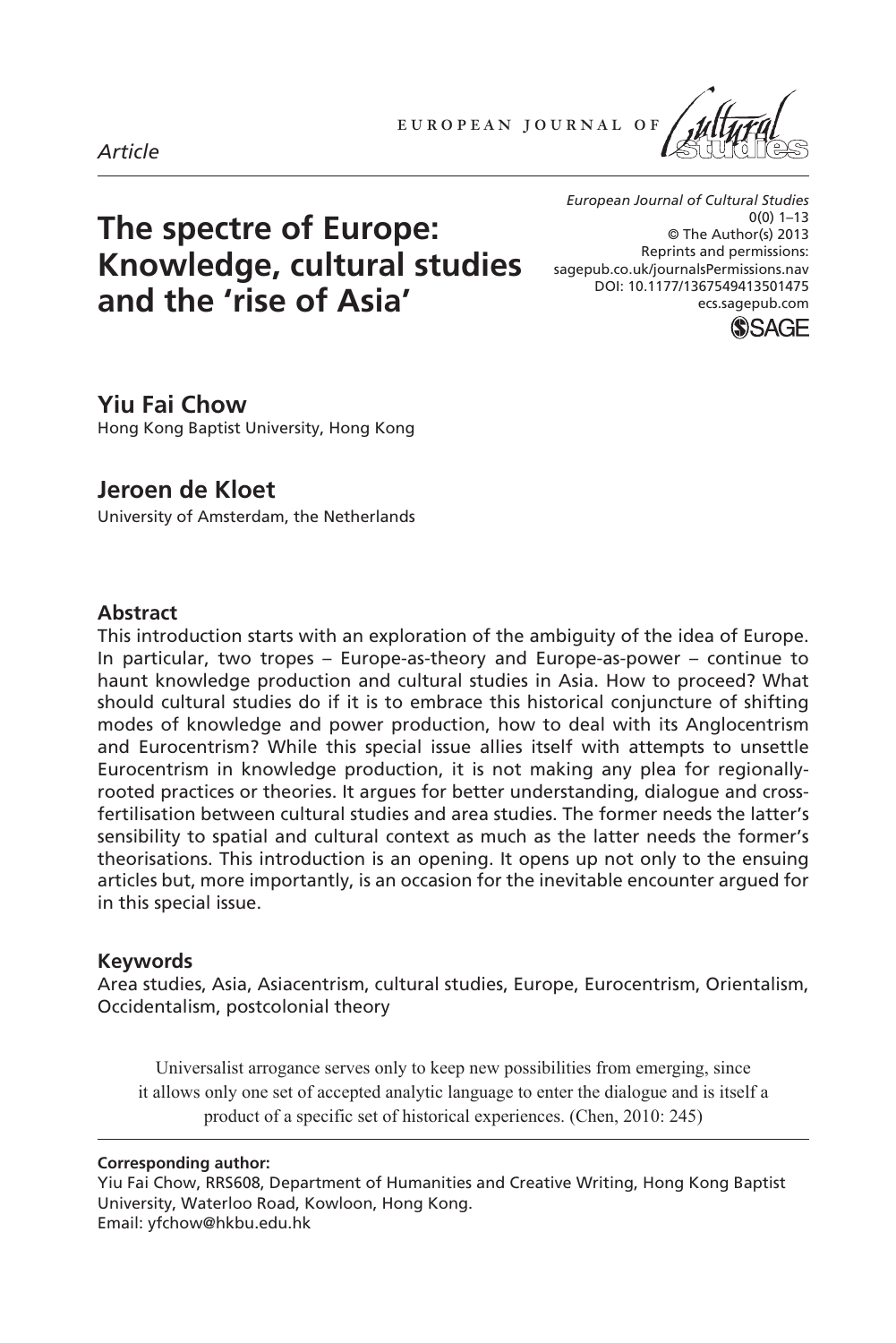[T]here is no 'context' anymore, other than cascading glimpses of splintered Othernesses on the world screen of mechanically reproduced imagery. In this world the glimpse, like the sound-bite and the after-image, is where the action is, Dada-like impulsions of Othernesses hurled at disconcerted beings splayed open to the future. (Taussig, 1993: 249)

## **Looking after Europe**

This special issue aims to look after Europe in the sense of being concerned with what Europe, and more in general, 'western theory', has to offer in this conjuncture. It also aims to look after Europe in the concomitant sense of looking at a world after Europe, and seek what trajectories outside of Europe are possible, desirable and feasible. While this special issue allies itself with attempts to unsettle Eurocentrism in the domain of knowledge production, particularly in cultural studies, it is not making any plea for regionally-rooted practices or theories per se. We try to walk on a tightrope; we are interested in provincialising cultural studies, but at the same time are aware of the problems of parochialism. Are we to believe in an Asian retreat to local knowledge and indigenous theory? Are we already living in a world after Europe, after a shift of theoretical and empirical paradigm that even the critique of Eurocentrism, or, in Ien Ang's witticism, has 'Europe-bashing' (1998: 76) become passé? We do not think so. Taking Europe as power, and Europe as theory, we argue for better understanding, dialogue and cross-fertilisation between cultural studies and area studies. The former needs the latter's sensibility to spatial and cultural context, as much as the latter needs the former's theorisations. Therefore, we take this introduction as an opening. It opens up the *European Journal of Cultural Studies* to the ensuing articles informed by the authors' experiences with Asia, as well as an occasion for the inevitable encounter that we argue, and have been waiting for.

That the special issue in the end appears in the *European Journal of Cultural Studies*, rather than *Inter-Asia Cultural Studies, Boundary, Traces* or *Positions*, underlines our wish to speak to Europe, to proceed in the current historical conjuncture of rapid geopolitical changes which may propel a changing mode of knowledge production in 'the Asian century'. To mention something of the obvious, regional and global economies have been so differently configured in the new century that the wealth and power imbalances between foreign observers and native informants, between those who study and those who are studied, particularly in the East Asian area, have morphed into quite a different scenario, impacting on how knowledge in the field is being produced (see Miyoshi and Harootunian, 2002; for a discussion on the persistent inequalities in the South East Asian area, see Heryanto, 2007).

In this introduction, first we will discuss the ambiguity of Europe, which is neither here nor there. What is Europe to us? Why is it ambiguously there? Second, we ask ourselves how to move on, and what has been done already. Then, what should cultural studies do if it is to embrace this historical conjuncture of shifting modes of knowledge and power production, how to deal with its Anglo- and Eurocentrism? Finally, how to read the special issue?

Of course, Europe is not one – or in the words of Dipesh Chakrabarty: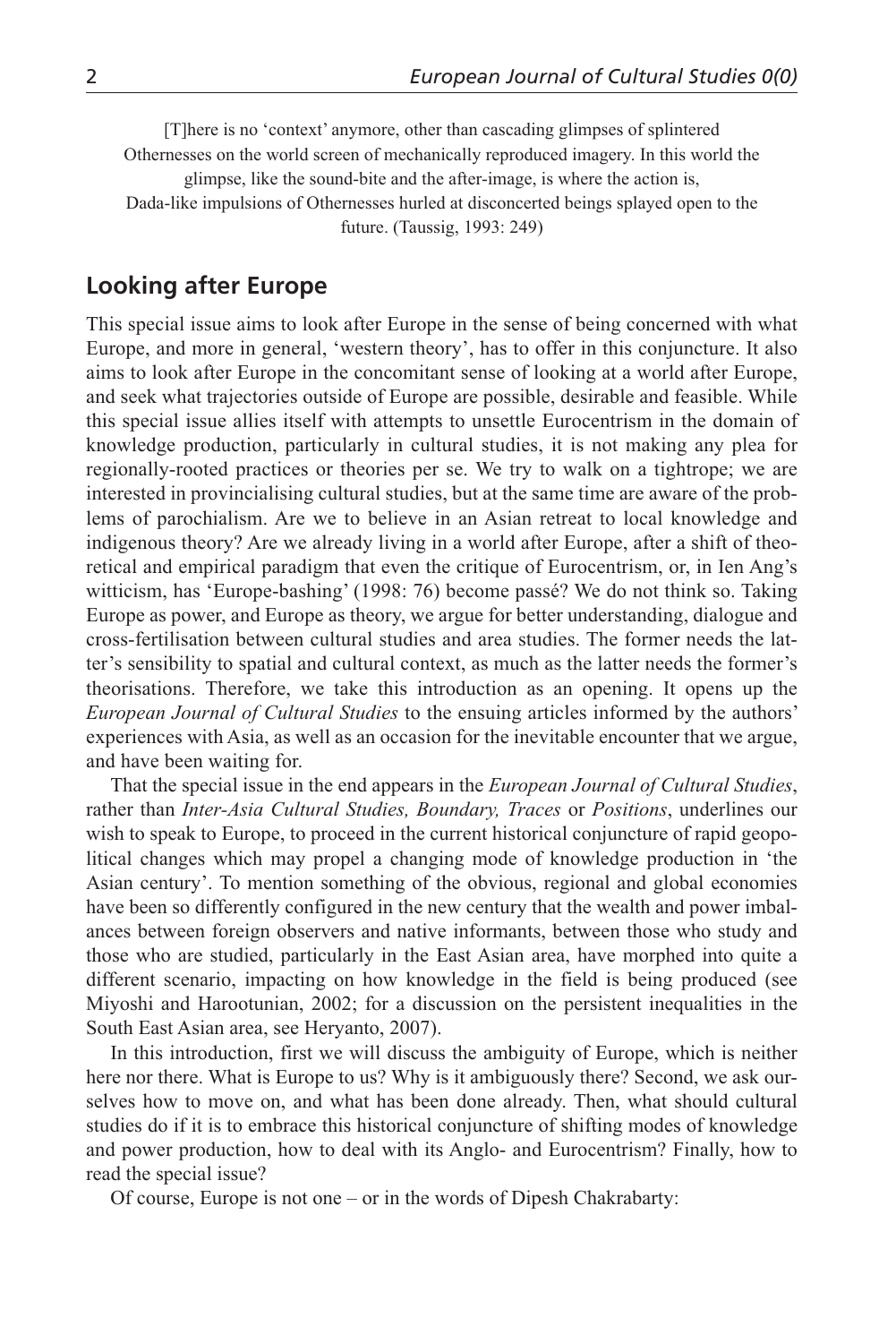there were and still are many Europes, real, historical, and fantasised. Perhaps the boundaries between them are porous. My concern, however, was the Europe that has historically haunted debates on modernity in India. (2000: xiv)

The colonising spectre of Europe remains a paramount global presence. As Partha Chatterjee argued two decades ago, in his critique on Benedict Anderson:

Europe and the Americas, the only true subjects of history, have thought out on our behalf not only the script of colonial enlightenment and exploitation, but also that of our anticolonial resistance and postcolonial misery. Even our imaginations must remain forever colonized. (1993: 5)

Furthermore, a conflation of 'Europe' with 'the West' is highly problematic: other studies have analysed how it is often that the US academy makes, for example, French theory global (see also Kuipers in this issue).

For us, 'Europe' refers, first, to the role that European theory continues to play in global knowledge production and, second, to the role it has played as a colonial power – a role that remains relevant until today, as Chen Kuan-hsing argues so convincingly in his *Asia as Method* (2010), echoing the position of Chatterjee. Both tropes – Europe-astheory and Europe-as-power – continue to haunt knowledge production and cultural studies in Asia. As Chakrabarty (2000) argues, if Europe is both indispensable and inadequate, this special issue testifies to that indispensability and inadequacy.

For the two authors of this introduction, such ambiguous entanglement with Europe is as personal as it is political. Allow us to foreground our speaking positions in order to elucidate the urgency, for us, to initiate the conference outlined earlier, and subsequently this special issue. For Yiu Fai Chow, his growing up experience, particularly that of education, in Hong Kong when it was still under British colonial rule meant that he became familiarised to things loosely considered British, European or western as much as, if not more than, things Chinese, Asian or Oriental. Embedded in the logic of cultural imperialism, this process of Europeanisation was not only considered natural, but actually preferred. In 1992, Chow migrated to the Netherlands, where he continued to 'naturalise' himself culturally, ultimately in terms of nationality. At the same time, he was increasingly aware of his otherness. During his PhD period, Chow was one of the few ethnic minorities in his research school. Similar dynamics of ethnicisation and marginalisation flared up at conferences prefixed with 'European', where white academics dominated. For all that Europe speaks to him, or in him, to the extent that he was staying there for decades and making it his home, he feels something not unlike what Ien Ang wrote on her migration experience in the Netherlands: 'I never *quite* became a "real" European' (Ang, 1998: 80; emphasis in original).

Jeroen de Kloet experiences this European indispensability and inadequacy in different ways. Born and bred in the Netherlands, white, having a typical Dutch name, de Kloet might not have to question his Europeanness, if not due to his research interest. Unlike Chow, he was interpellated not so much by who he was, but by what he did. For his PhD project, he chose China as his research site. Since then, his academic work almost always has been preoccupied with China or Asia in general. Based in Amsterdam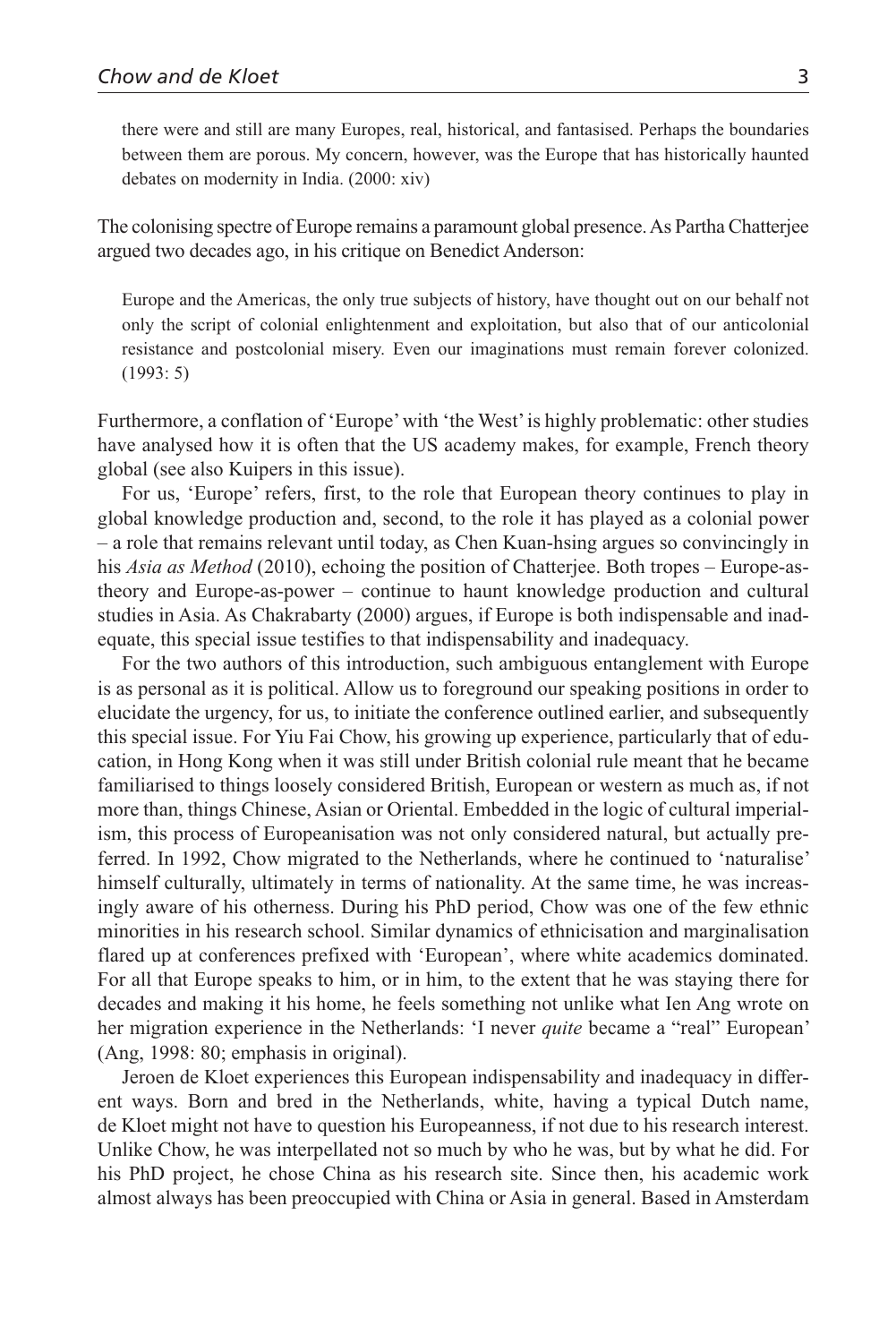and operating not primarily in the field of area studies, he is confronted with similar dynamics of marginalisation when he must explain *Super Girls* or Korean Wave to his colleagues, while he is expected to be informed of the latest trends as well as the general history of western popular culture. In other words, if Chow never quite became a real European, de Kloet became not quite the real European that he ever was.

In short, our biographies, whether understood personally or politically, have been urging us to deal with the spectre of Europe. Again, given our biographies – we are not quite the 'real' Asian either – we understand that Asiacentrism is as untenable as Eurocentrism, and the appeal to rethink knowledge production and cultural studies is not only directed towards Western scholars. Elsewhere, we have taken up our struggle with the entanglement of Europe and Asia by comparing the grunge band Nirvana's album *Nevermind* with the cinema of Zhang Yimou, thus pushing at the boundaries of comparative research and forging unexpected alliances (de Kloet and Chow, forthcoming). It will be published in the Chinese language, addressing a somewhat different readership in a volume edited by a fellow contributor to this special issue, Kwai-Cheung Lo. As far as this special issue is concerned, the authors and their narratives included are wrestling with a Europe that, despite or precisely due to its apparent evanescence, reappears like a spectre.

As a spectre goes, it is often shadowy, without depth. Whereas we are all too familiar with Asia being flattened and stereotyped, we are aware that some contributions in this special issue may be read as doing the same, but now reversed, as if Orientalism is in the current conjuncture overtaken by Occidentalism – a term that refers to the essentialistic rendering of 'the West'. As Sun Ge writes, 'Occidentalism had, at least in the modern history of East Asia, once played a key role in mediating the self-knowledge of the nations within the East with important questions being stirred up in the process' (2007: 9–10). The past tense seems unqualified to us, as occidentalist discourses, like its orientalist counterpart, are still very much in place today. We do not wish simply to critique Europe as a self-aggrandising move, as Ang wrote, 'a militant, self-righteous, hyperoppositional stance serves only to deflate itself through the unproductive demonisation of a grandiose, abstract, Euro-Other' (1998: 76). However, if Occidentalism does creep into our analyses, we believe that it is a productive one, as it summons everyone of us to be more critical to our speaking positions, presumptions and our own spectres of the East and the West, in the end more willing to proceed with rethinking knowledge and cultural studies in a world that is so profoundly in flux.

The closing keynote of the 2012 Paris Crossroads conference by Walter Mignolo took precisely this theme. In his talk 'Spirit Returns to the East: The Racial Distribution of Capital and Knowledge', Mignolo discussed how recent geopolitical changes increasingly will marginalise knowledge production from the West in favour of the rest (a 'rest', we want to add, that may well be dominated by the BRIC countries, just as 'Asia' may well be dominated by East Asian localities) – a process, he argues, that in modern history can be traced back to the 1955 Bandung Conference. Whether such assertions are true is not the point here; what is important is what is going on in the production of knowledge in the current global geopolitical conjuncture, and how cultural studies deals with it. This is important because global power balances are shifting rapidly. In another essay published in the journal *Cultural Studies*, Mignolo reminds us: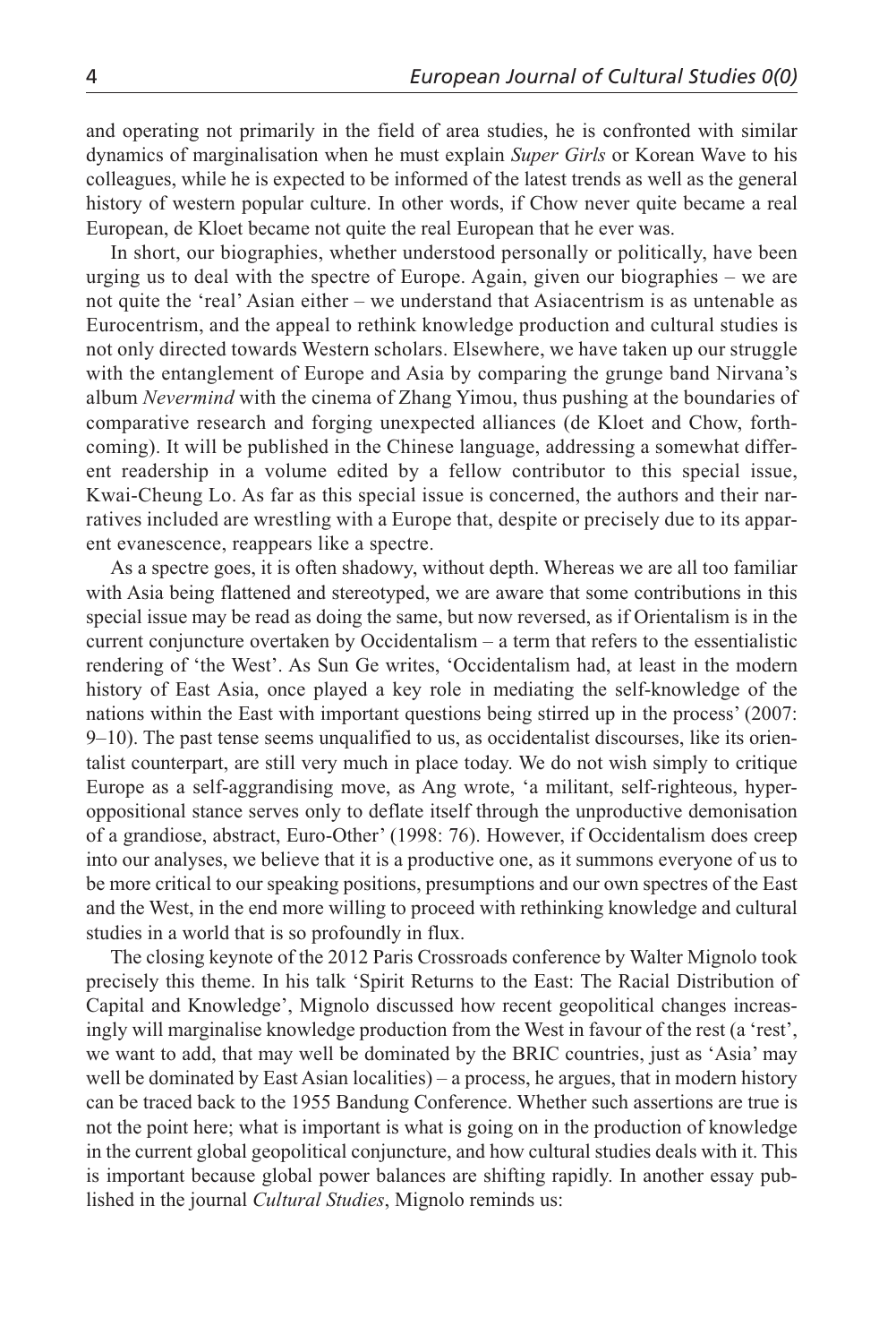Although silenced in mainstream media, multiple fractures are creating a larger spatial epistemic breaks (e.g. geopolitics of knowledge) in the overarching totality of Western global and universal history that from Hegel to Huntington was successful in negating subjectivities from non-Western, non-capitalist, non-Christian nations. (2007: 493)

Informed by our experience as 'not quite a real European', we take those multiple fractures not so much as matters of fact, but rather as matters of concern (Latour, 2005). While we hesitate to provoke with a return of the spirit to the East, we want to build on such multiple fractures and, to borrow Mignolo's terminology, feed into this process and movement of 'de-linking' from the spectre of Europe.

## **Provincialising cultural studies?**

Ackbar Abbas and John Erni state:

[A]lthough the dominance of cultural studies as a North Atlantic ideal or ideology or educational practice is evident, that ideal has become part of international consciousness, a lens through which to see the development of critical cultural studies movements elsewhere in the world, as well as a discourse capable of potent reflexivity and self-challenge. (2005: xxv)

Later in the same book, they claim that 'whether it is about combating academic imperialism, performing critical comparisons, or rediscovering alternative traditions, cultural studies need to be inclusive of a wide array of diverse speaking positions' (2005: 7). Eight years after this appeal, our academic experience informs us that much is yet to be done to de-link Europe from theory as well as from power.

Fortunately, recent years have seen a rise of publications that focus on the question of global knowledge production and cultural studies. In addition to Abbas and Erni's *Internationalizing Cultural Studies* (2005), we want to specifically refer to and build on a by no means exhaustive or encompassing selection of scholarly projects explicitly connected to Asia. We are thinking of Laurie Sears' edited volume, *Knowing Southeast Asian Subjects* (2007), in particular Sears' co-authored introduction with Carlo Bonura; Margaret Hillebrand's edited special issue in *Postcolonial Studies* (2010) and her opening article 'Communitarianism, or, How to Build East Asian theory'; Chen Kuan-hsing's *Asia as Method* (2010); Emma Baulch and Julian Millie's edited special issue on Indonesia in *International Journal of Cultural Studies* (2013); and the Inter-Asia Cultural Studies project.

The last mentioned on the list is particularly noteworthy, as it is one of the most productive forces that looks for, or aims at, a de-centred mode of knowledge production and cultural studies. It is framed clearly as an attempt to move beyond the spectre of Europe, as Chen and Chua state in the introduction of *The Inter-Asia Cultural Studies Reader*:

The West has mediated and shaped the mode of knowledge production in the analyses of Asian societies, politics and cultures, and in self-understanding. The hegemony of 'the West as method' blocks the possibility of us looking toward relatively similar historical experiences shared in Asia, Latin America and Africa. [The movement aims to] open up the West-oriented singularity and to multiply frames of reference and sites of identification. (2007: 1)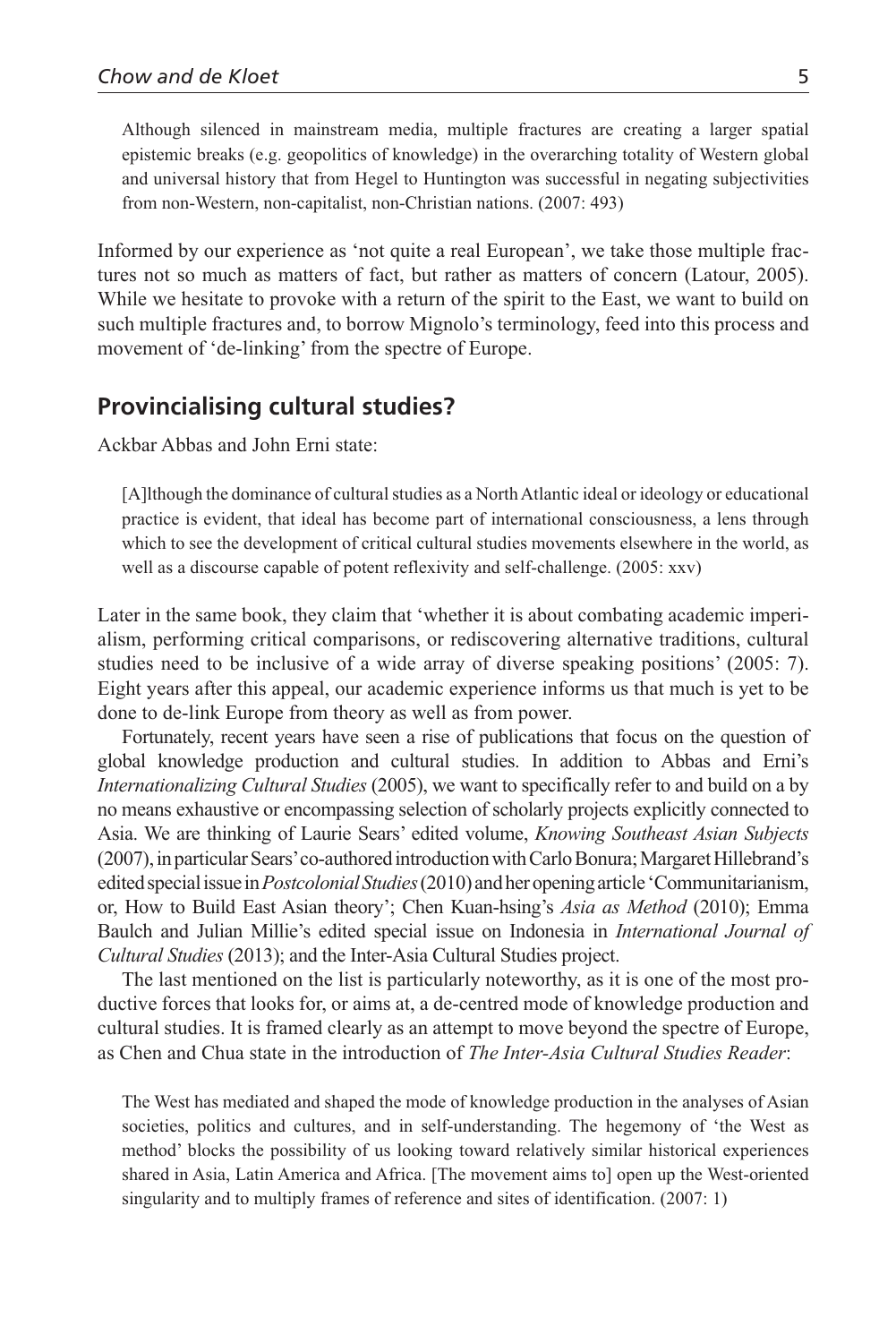To quote from its official website:

Since the late 1990s, the Inter-Asia Cultural Studies project has worked towards the imagination and possibilities of diverse forms of intellectual integration in Asia. Besides publishing intellectual work produced out of Asia since 2000, the IACS has also organized various activities to contribute to the interaction of scholars working in and on Asia. (Inter-Asia Cultural Studies Society, 2013)

Intertwined with this project is the highly influential *Asia as Method: Toward Deimperialization* (2010; first published as an essay in Chinese, later in book form in English) by Chen, one of the key figures in driving the project forward. Can we summarise its thrust by paraphrasing Chakrabarty, that is, to provincialise cultural studies? For Chen, deconstructing or provincialising is not enough. In his words: 'To provincialise Europe is a process that will loosen but not change the structure of the dialogue. A more active process needs to be initiated in order for a dialogue among sites outside Europe to take place' (2010: 219). However, a developing country nativism, which 'assumes that there is an indigenous consciousness and selfhood which has not been touched by colonial subjectivity' (2010: 221) remains locked in a model in which 'the West' serves as a singular 'Other that conditions the anxiety of the nativist' (2010: 222). For Chen, 'in a close reading of these postcolonial strategies of response, we cannot help but see that the West as the location of the Other is a perspective shared by all of the theorists discussed here' (2010: 222). How to move beyond the formula of the West and the rest (Hall, 1992)?

Situating his argument in the 'problematic of decolonisation, deimperialisation, and de-cold war' (2010: 212), Chen posits that Asia should become a method rather than remaining an object of study. According to Chen, 'using the idea of Asia as an imaginary anchoring point, societies in Asia can become each other's points of reference, so that the understanding of the self may be transformed, and subjectivity rebuilt' (2010: 212). Europe then becomes just one out of many possible sources of reference: 'Once recognizing the West as fragments internal to the local, we no longer consider it as an opposing entity but rather as one cultural resource among many others' (2010: 223). Chen's plea for such a method of engagement is made in the context of Eurocentric experience that intellectuals in Asia are inclined, or simply persuaded by academic habits, to connect with the West rather than among themselves. (See Iwabuchi's article in this special issue on inter-Asian referencing; and Kwai-Cheung Lo's article on 'Asia as method'.)

Speaking from similar discontent with the persistence of Eurocentrism, Hillebrand observes that in East Asian Studies, 'it is the "old masters" of Western theory who continue to describe the broad contours and grand features of the intellectual landscape, and whose influence is writ large all over the canvas' (2010: 317). This subsequently inspires her to urge East Asianists to shed their reluctance and 'get on with the hard graft of turning the regions' thinkers, theorists, and philosophers into shining icons who can shed their light across our fields' (2010: 324), to build an 'East Asian theory'. Such trajectory may inspire, for example, translations of scholars who are not allowed entry into the charmed circle of cultural studies.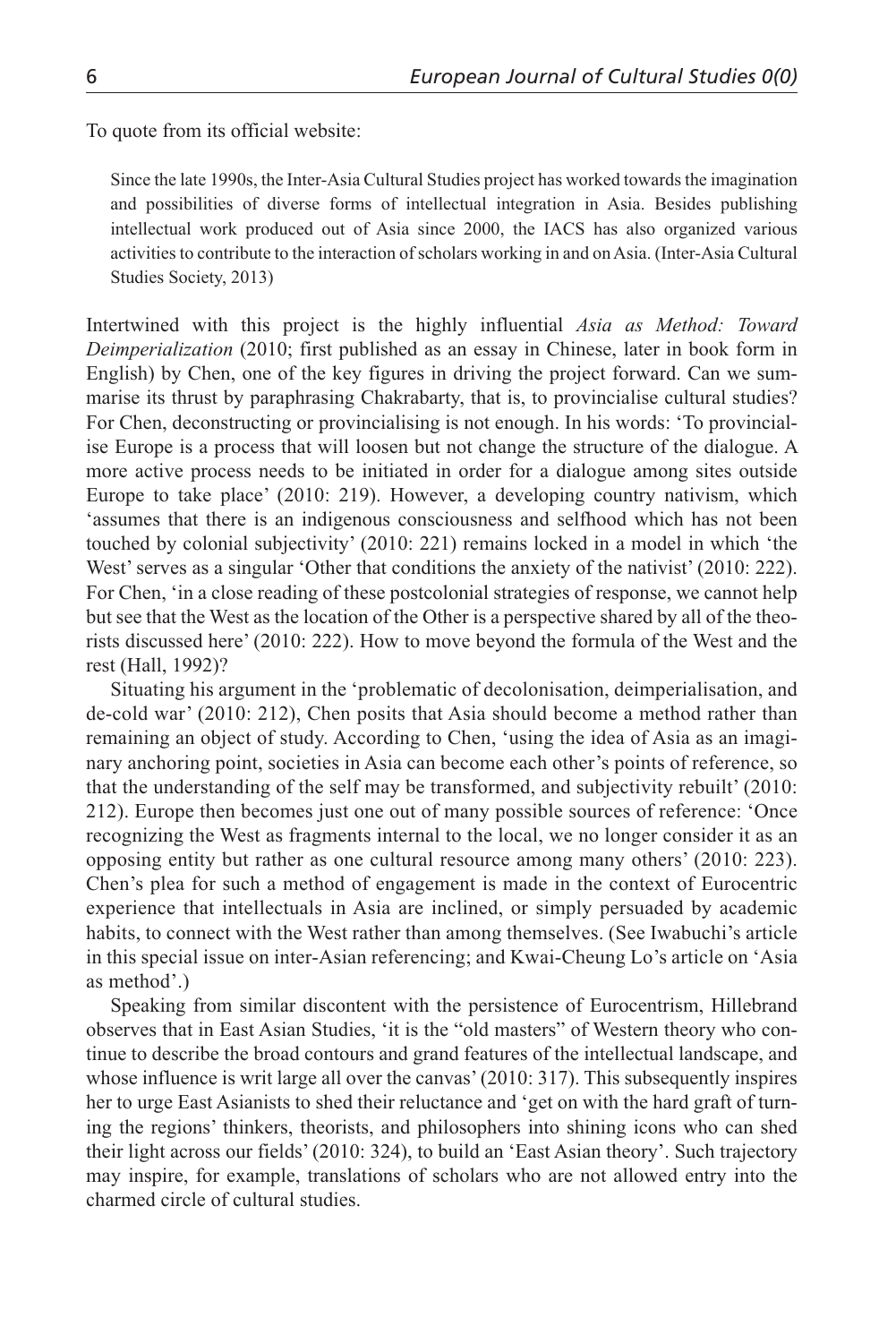While this special issue allies itself with the above-mentioned attempts to unsettle Eurocentrism in the domain of knowledge production, it is re not making any plea for regionally-rooted practices or theories per se. Chen acknowledges the current and historical power dynamics in the region, and questions the use of Asia 'as an emotional signifier to call for regional integration and solidarity' (2010: 219). However, when Chen writes that '[t]he task for Asia as method is to multiply frames of reference in our subjectivity and worldview, so that our anxiety over the West can be diluted, and productive critical work can move forward (2010: 223)', we cannot help but wonder: who is included in this 'our', and who is excluded, and based on what premises: locality, ethnicity, nationality, blood? Indeed, to insist on the multiplicity of either Europe or Asia runs the danger of ignoring the power structures that render some Asian (or European, or Western) voices more vocal than others. Hillebrand notes that the field of East Asian studies has 'now shrugged off its subaltern epistemological status, so much so that parts of it have developed colonizing ambitions themselves' (2010: 319). The current proliferation of China studies programmes and centres around the world provides a case in point, and hints at a political economy underpinning knowledge production. Indeed, some localities, languages, local knowledges and speaking positions are privileged above others, and it is part of the thrust of cultural studies to try to question and critique such emerging new colonialisms. Or, to put it in the words of Rey Chow:

If one of the major tasks of cultural studies is that of bringing the entire notion of 'culture' into crisis rather than simply that of assembling different cultures for their mutual admiration, then a localist and nationalist strategy as such, which returns culture to the status of some origin, property, or set of attributes – such as 'Chinese,' 'French,' 'American' – that everyone owns prior to language and discourse, would precisely put an end to the critical impetus of cultural studies. (1998: 9–10)

Indeed, 'the advocacy for a return to indigenous theory and culture usually masks, with the violence of "the West," the violence of the cultural politics that is *within* an indigenous culture' (Chow, 1998: 9; emphasis in original). They are precisely the problems of parochialism that dislocate an author such as Ien Ang from the Inter-Asia cultural studies movement, as her plea for a truly transnational cultural studies movement is at odds with a specific regional project. Similarly, as we have just read, the work of Rey Chow steers away from any attempt to localise knowledge and parochialise knowledge production; instead, it aims relentlessly to interrogate any form of knowledge, warning against ethnicity as an index of authentic cultural knowledge and 'the fraught trajectory of coercive mimeticism' (2002: 124). Seeking to de-link from the 'Totality of Western epistemology', Mignolo cautions:

We are not, of course, looking to retrieve an authentic knowledge from Chinese, Arabic or Aymara; but, rather, we want to include the perspective and in the foundation of knowledge subjectivities that have been subjected in and by the colonial matrix of power. (2007: 493)

While the spectre of Europe keeps on haunting global knowledge production, as all contributions in this issue attest to, it seems likely that Mignolo is right to claim that centres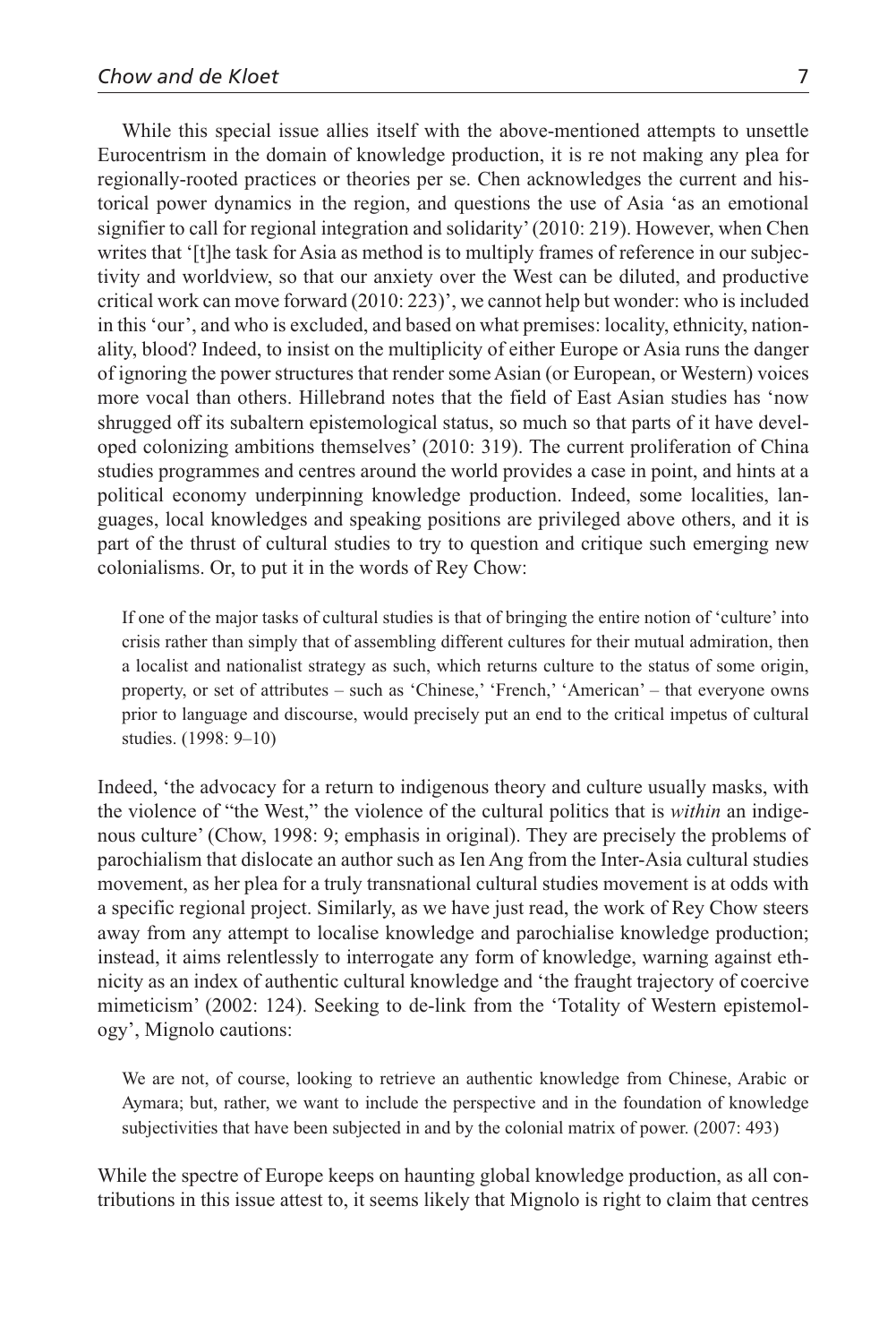of knowledge production are shifting, and with them possibly also the parameters of what constitutes good knowledge, and what makes theory work or not. Western scholarship has long been blatantly ignorant and indifferent about both knowledge as well as cultural practices beyond its own boundaries; this ignorance and indifference is increasingly difficult to sustain under current geopolitical changes. However, as we have argued previously, we are highly sceptical of a retreat to local knowledge and indigenous theories, and their exclusionary tendencies. The biographies of both authors of this introduction inform such scepticism. As noted earlier, we are not quite the real European, neither are we quite the real Asian; if we are not comfortable with a Eurocentric mode of knowledge production, we are also wary of an Asiacentric way of explaining the world. We are not sure to what extent we feel included in the 'our' of Chen. If, to cite Ang's critique of Eurocentrism, the 'European Subject cannot imagine that non-European others might have some pertinent role to play in the deconstruction and reconstruction of "Europe"' (1998: 89), we want to imagine differently in the current power shifts coded as the Asian century.

In that sense, our position is closer to what Bonura and Sears explicate in their introductory chapter to the book *Knowing Southern Asian Subjects* (2007), which explores 'how the changing hierarchical relationships between Southeast Asia and the Euro-American "West" have resulted in parallel changes in scholarship in Southeast Asia' (2007: 3). Their central concern is to rethink disciplinary and regional claims to represent South-East Asia, with the fundamental argument that 'all claims to disciplinary knowledge must recognize the limits on their ways of knowing' (2007: 4). The special issue shares this concern, with the tactical difference that it is not speaking primarily to area studies.

Rather, our preference in publishing this special issue in the *European Journal of Cultural Studies* is to urge the inevitable encounter between cultural studies and area studies in the changing cartography of knowledge production. Introducing their special issue of the *International Journal of Cultural Studies*, Baulch and Millie offer a compliment-cum-critique to cultural studies, that it requests rightly the 'area subject' to speak for itself, forgetting that it must speak 'in its own language and conceptual repertoire' (2013: 237–238). Zooming in on Indonesia, the focus of the special issue, they conclude: 'What is clear, however, is that the two disciplinary worlds are complementary, together creating a necessary and productive context for seeking understanding of media and their meanings in contemporary Indonesia' (2013: 238). Ariel Heryanto, one of the issue's contributors, probes the possibility of converging cultural and area studies with reference to South-East Asia. Like us, Heryanto cites the Inter-Asia Cultural Studies project as an example, alluding to the internationalisation of cultural studies as one scenario of producing knowledge in the area, or in his words, 'a Southeast Asian-focused cultural studies' (2013: 304). As this special issue shows, when doing cultural studies in Indonesia, one is bound to engage with area studies. Indeed, the moment that cultural studies moves out of its Eurocentric comfort zone, one faces the uncanny proximity between cultural studies and area studies (see Chow, 1998). While area studies is burdened by a history of colonialism, Cold War rhetoric and imperialism (Chen, 2010), cultural studies is burdened by its Eurocentrism. When a turn to local or indigenous knowledge runs counter to the project of cultural studies itself – that tries to put the cultural adjective under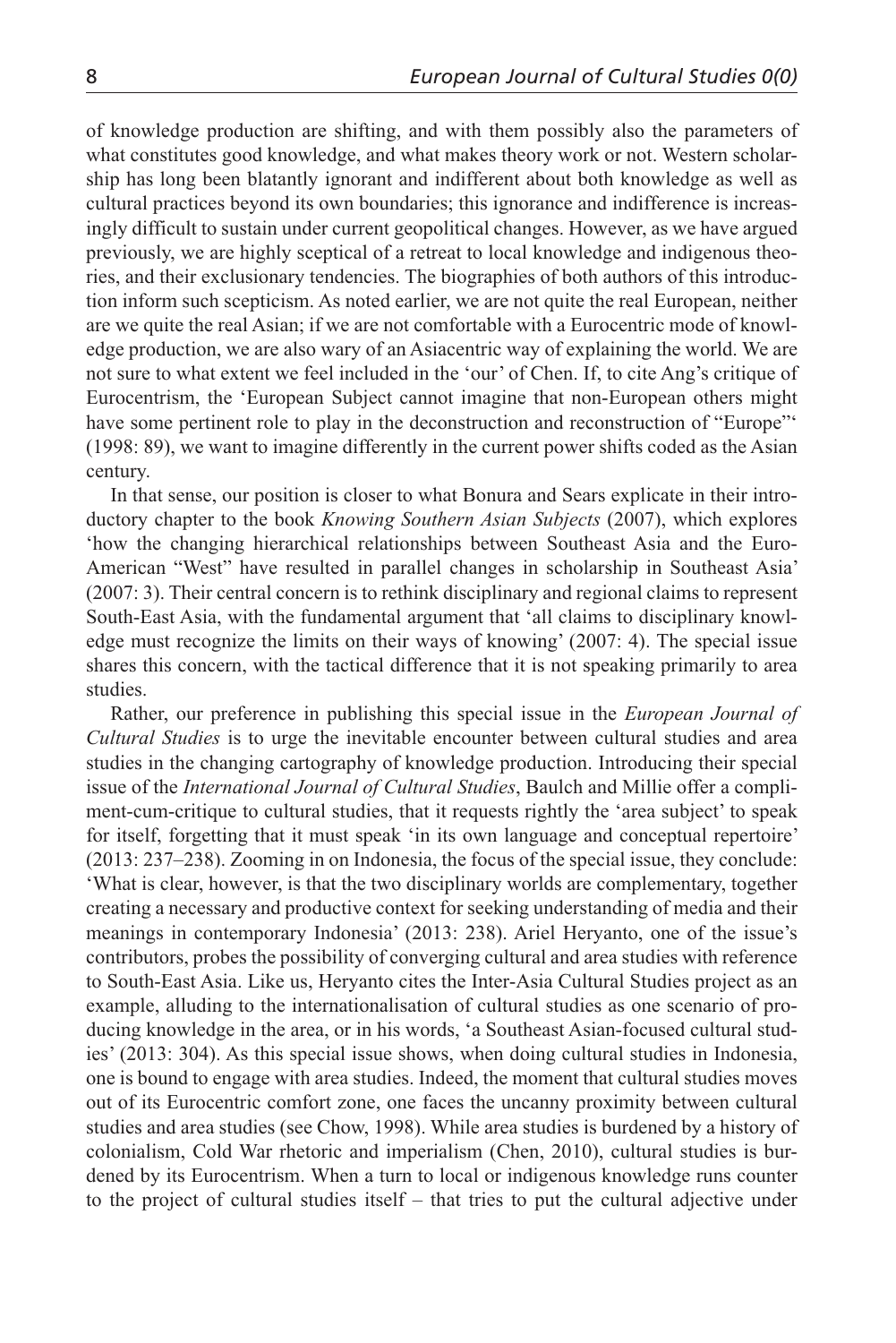erasure – an uncritical globalisation of western knowledge is equally problematic. Both need each other, so it seems, but what is often lacking in disciplines located outside area studies is a sensibility to the importance of place, resulting in an implicit claim to universalism. It is our contention that area studies needs the theorisations of cultural studies, just as the latter needs area studies' sensibility to spatial and cultural context.

Here, we like to add one final note before we further elaborate the thematic structure of this special issue: namely, the notion of context. Our questioning of the 'our' in Chen's work can be coupled to a questioning of the stability of locality. Whereas context sounds more neutral than culture, in the end it may well serve the same ideological purposes of conveniently categorising and essentialising places, histories and people. According to Lawrence Grossberg:

[C]ontext is spatial, defining a bounded interiority, a stable island of ordered presence in the midst of an otherwise empty of chaotic space; second, context is relational, constituted always by sets and trajectories of social relations and relationalities that establish its exteriority to itself. (2010a: 30)

This inspires him to a plea for a radical contextualism, for which he borrows heavily from the thinking of Hall as well as Deleuze and Guattari, to move subsequently from context to conjuncture. For Grossberg,

conjuncturalism is a description of change, articulation, and contradiction; it describes a mobile multiplicity, the unity of which is always temporary and fractured … Conjunctural analysis has to look at the non-necessary articulations of the socio-material, the lived-experiential, and the ontological realities of the conjuncture. (2010a: 41, 43)

We cannot help but feel estranged from this abstract and placeless language, one that is firmly grounded in the established canon of cultural studies which, as we have argued, privileges certain (Euro-Anglo-based) contexts above others, and one that in the end consistently arrives at a similar conclusion: that everything is complex and contradictory. The opening quote of this introduction from Michael Taussig shares this mistrust in contextualism, radical or not, and in our reading flags up a warning towards area studies as well as Grossberg's plea for a radical contextualism. Contexts have become like chambers of mirrors, endlessly reflecting and refracting. What is left in today's globalised world are, at most, glimpses of splintered Othernesses, power 'keeps ricocheting from West to Other, from mimesis to alterity, and back again in what can only be thought of as endless mobility one step ahead of interpretative discharge' (Taussig, 1993: 249). This kind of global moving and spinning contextualism and conjunturalism makes the question of how to proceed in knowledge production in cultural studies in today's world as urgent as it is difficult. This special issue presents one modest attempt to tackle this difficulty.

## **Three themes**

While the central theme of this special issue is knowledge production in the current historical conjuncture, in particular the role of cultural studies in what is often claimed to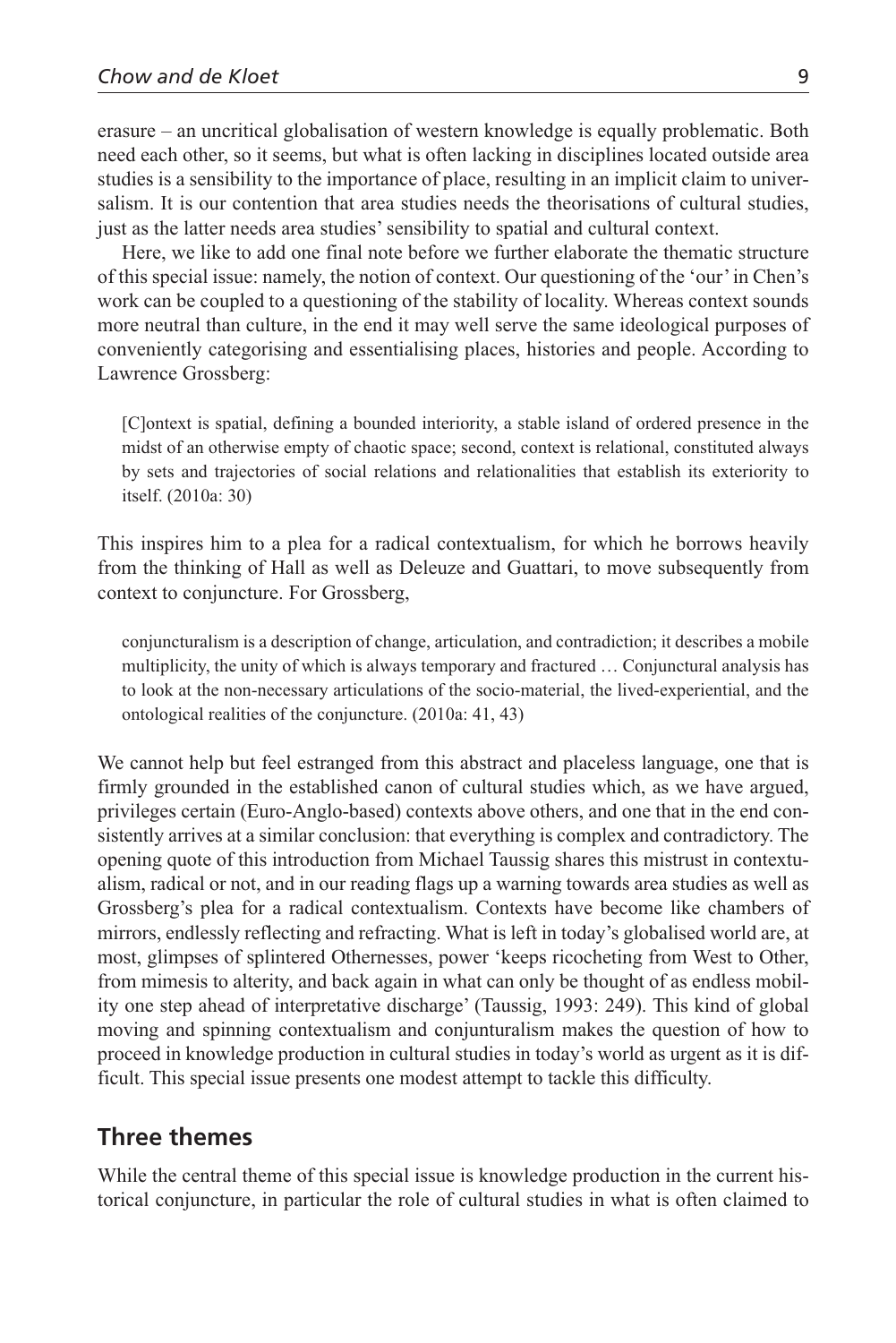become the 'Asian Century', we propose to read the contributions along three interlocking axes: contemplation, elucidation and intervention.

## *Contemplation*

Writing about the significance of cultural studies, Lawrence Grossberg claims that:

[T]he project of cultural studies is to tell better stories about what's going on, and to begin to enable imagining new possibilities for a future that can be reached from the present – one more humane and just than that promised by the trajectories we find ourselves on. (2010b: 241)

We want to add: who is in a better position to tell these better stories? All of our contributions, some more explicitly than the others, seek to contemplate this thorny issue of knowledge production, namely: who holds the power and the right to tell what is going on? Who is being silenced?

Rey Chow, in discussing the filmic works of Michelangelo Antonioni and Jia Zhangke, delves into the contestation of native informants and foreign observers in deciding and claiming what is real. As the opening piece for this issue, she reconfigures their contestation into a poignant question: 'like men and women, native informant and foreign observer are forever thrown together and must coexist, collaborate, and communicate *as though* there were a relation somewhere. How to proceed?' (p. ???). Kwai-Cheung Lo writes a genealogy of Takeuchi Yoshimi's idea of 'Asia as Method', and explains its contingency on Europe, drawing partly on the idea of Asia as method that has been recently pushed forward so prominently by Kuan-Hsing Chen. For Takeuchi, Lo argues, '"Asia as method" may mean Asia courageously embraces the negativity brought by Europe as the path to a higher stage of freedom and equality' (p. ???).

Koichi Iwabuchi engages with the question of what knowledge production in Asia is and can be. Moving towards a more regionalist approach, Iwabuchi reviews the rise of research on local, East Asian, media culture connection, and considers the significance of inter-Asian referencing and the next step to be taken, with the provocative conclusion: 'So much needs to be done. We are too busy to look after Europe' (p. ???).

Finally, in the closing piece of this issue, Giselinde Kuipers turns our gaze back to Europe. Contemplating the question of the publics and ethics of academic virtues, she poses the central question for whom we, cultural studies scholars, write while proposing the important virtue of doubt in knowledge production.

# *Elucidation*

These contributions not only contemplate who is to tell what is going on; on a more empirical level, they also try to tell what is going on. Jeroen de Kloet investigates contemporary cultural practices, ranging from Chinese real estate projects, art and literature, to explore how Europe haunts China and with what effect, and which possibilities of resistance or a reworking of 'Europe' are available. Intrigued by what he calls the 'hyper-European' style of new architectures that he has seen in Beijing, de Kloet engages with publicity materials of real estate developers and an animation film by an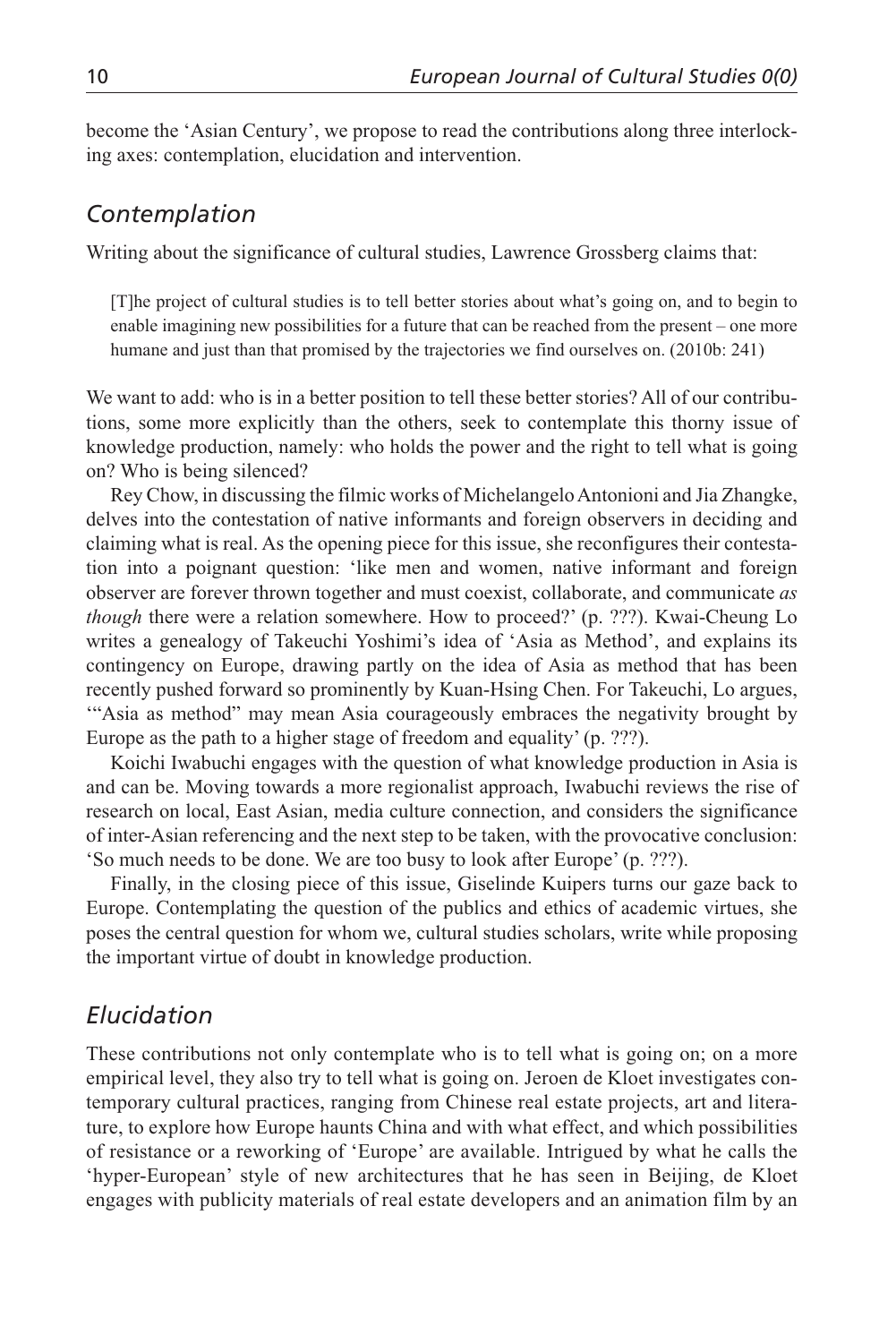overseas Chinese artist to analyse the translation of Europe to China when Europe is turned into a facade.

Chow connects a documentary by Antonioni with a film by Jia Zhangke, and probes into (Chinese) documentary realism in the age of digital synchronisation. According to Chow, 'What Jia's films make explicit, then, is much less documentary realism in the old-fashioned sense than the cultural politics of a new conceptual project. This is the project of imagining modern China, first and foremost, *as* medial information, a project that takes the *documentary-ing* of China as its key engagement' (p. ???). Moving from cultural practices to academic practices, Kuipers draws on her experiences in the European academy of our time. While teaching Bourdieu's (1984) quadrant of class and tastes, she asked students to describe the tastes of people working in different fields, and the cliché answers came readily. One year, she asked again: What would people working in social science departments at universities like? A Taiwanese student volunteered: 'Gucci bags'. Indeed, why would educated Europeans not buy Gucci bags? Her encounter with Asia in a European classroom guides her to 'new questions and debates, and to the sudden loss of relevance of old ones' (p. ???). Drawing similarly on academic practices, Lo and Iwabuchi explore the working of the Asian academic context, in which cultural studies is necessarily entangled with area studies and postcolonial studies.

#### *Intervention*

While the contributions can be read individually for their thoughts on knowledge production and elucidation of what is going on, they also should be understood as a collective effort to intervene in the Eurocentric mode of knowledge production. We are aware that critique of Eurocentrism has been going on for quite some time (Sohat and Stam, 1994). Ien Ang observes that 'as the end of twentieth century draws near, "world history" is no longer explainable from an exclusively Eurocentric point of view' (1998: 89). She understands Hans Enzensberger's proposition of 'reluctant Eurocentrism', as 'a "politically correct" version of a more general, unreflexive European chauvinism which is quite widespread throughout the continent' (1998: 89).

More than one decade further in the 21st century, we agree with Hillebrand's (2010) observation that critique of Eurocentrism may have become commonplace, or even unfashionable – and yet it still exists. In this case, we still need to intervene through rethinking knowledge production, and rethinking cultural studies that concern with knowledge production, both of which must wrestle with the legacy of European domination. Remembering Shu-mei Shih's caution that '[c]harges of repetition and yawns of familiarity then, may be hazards one must anticipate in insisting on continuous dissections of Eurocentrism' (Shih, cited in Hillebrand, 2010: 4), we hope that the contributions in this issue can serve as active interventions. It opens with Rey Chow's contribution, which sets out the basic parameters, and asks the central question: how to proceed. Then, de Kloet follows a more conventionally empirical track, after which Lo and Iwabuchi reflect on doing cultural studies in Asia. All of them demonstrate in their works attempts to proceed which, at the same time, should be taken as attempts to intervene in modes of knowledge production and possibilities of doing cultural studies. The special issue is closed by Giselinde Kuipers' contribution, which, finally, brings the perspective back to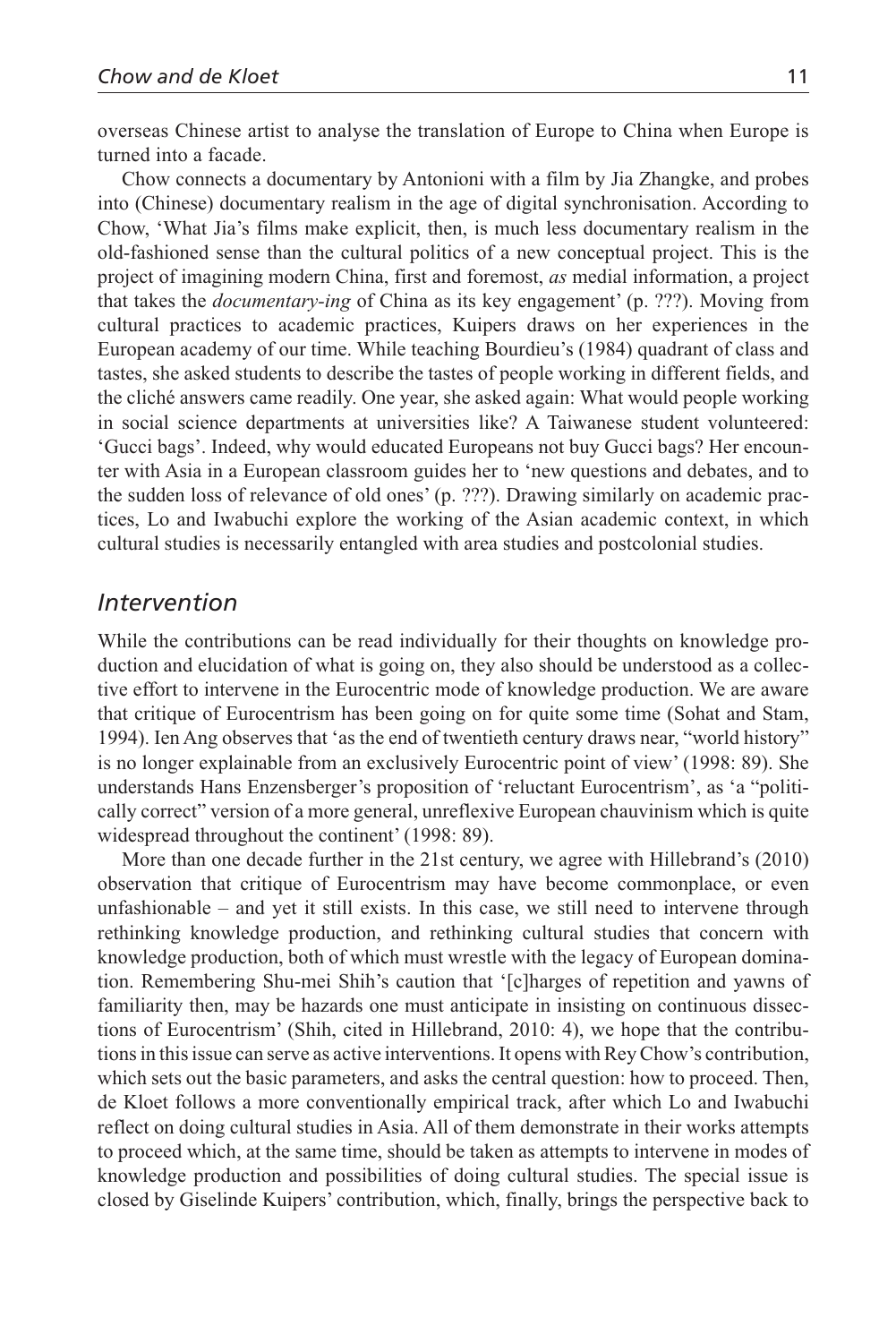Europe and the role of cultural studies in Western academia, inserting one keyword into whoever is seeking to know: doubt.

This insistence on doubt, we believe, serves as an important reminder that in all our scholarly work there is the need to be unsure, to be puzzled and to be cautious, to be insistent on the specificity of our claims and their contingency upon time and place. These may read like trivial statements, but until today, 'western' scholarship can still conveniently ignore these specificities (as signalled by universal pretentions implicit in book titles such as 'Gender Trouble'), whereas scholars working on places outside the West carry time and again the geopolitical burden of representation. This anthropological and geopolitical deadlock haunts cultural studies and knowledge production in general. With the alleged rise of China, or the heralding of the Asian century, the need for new modes of knowledge production becomes more urgent than ever, so that we may develop tools to negotiate not only the spectre of Eurocentrism, but also the possible emergence of Asiacentrism. If only things indeed could fall more apart, if only the centre truly could not hold.

#### **References**

- Abbas A and Erni JN (2005) General introduction. In: Abbas A and Erni JN (eds) *Internationalizing Cultural Studies: An Anthology*. Oxford: Blackwell. pp.1–12.
- Ang I (1998) Eurocentric reluctance: Notes for a cultural studies of 'the new Europe'. In: Chen KH (ed.) *Trajectories: Inter-Asia Cultural Studies*. London: Routledge, pp.76–95.
- Baulch E and Millie J (2013) Introduction: Studying Indonesian media worlds at the intersections of area and cultural studies. *International Journal of Cultural Studies* 16(3): 227–240.
- Bonura C and Sears LJ (2007) Introduction: Knowledges that travel in Southeast Asian area studies. In: Sears L (ed.) *Knowing Southeast Asian Subjects*.Seattle, WA: University of Washington Press, pp.3–34.
- Bourdieu P (1984) *Distinction: A Social Critique of the Judgement of Taste*. Cambridge, MA: Harvard University Press.
- Chakrabarty D (2000) *Provincialising Europe: Postcolonial Thought and Historical Difference*. Princeton, NJ: Princeton University Press.
- Chatterjee P (1993) *The Nation and its Fragments: Colonial and Postcolonial Histories*. Princeton, NJ: Princeton University Press.
- Chen KH (2010) *Asia as Method: Toward Deimperialization*. Durham, NC: Duke University Press.
- Chen KH and Chua CB (2007) Introduction: The Inter-Asia Cultural Studies Movements Project. In: Chen KH and Chua BH (eds) *The Inter-Asia Cultural Studies Reader*. London: Routledge, pp.1–6.
- Chow R (1998) *Ethic after Idealism: Theory–Culture–Ethnicity–Reading*. Bloomington, IN: Indiana University Press.
- Chow R (2002) *The Protestant Ethnic and the Spirit of Capitalism*. New York: Columbia University Press.
- De Kloet J and Chow YF (forthcoming) *Pipan, sijue, yu (Yazhou) wenhua yanjiu* [Criticality, visuality, and (Asian) cultural studies]. In: Lo KC (ed.) *Yazhoude Kunjing yu Keneng: Fanxi Lishi, Guozu,Wenhua Rentong* [*Asia's Predicaments and Possibilities: Rethinking History, Nation, and Cultural Identification*]. Hong Kong: Chinese University Press.
- Grossberg L (2010a) *Cultural Studies in the Future Tense*. Durham, NC: Duke University Press.